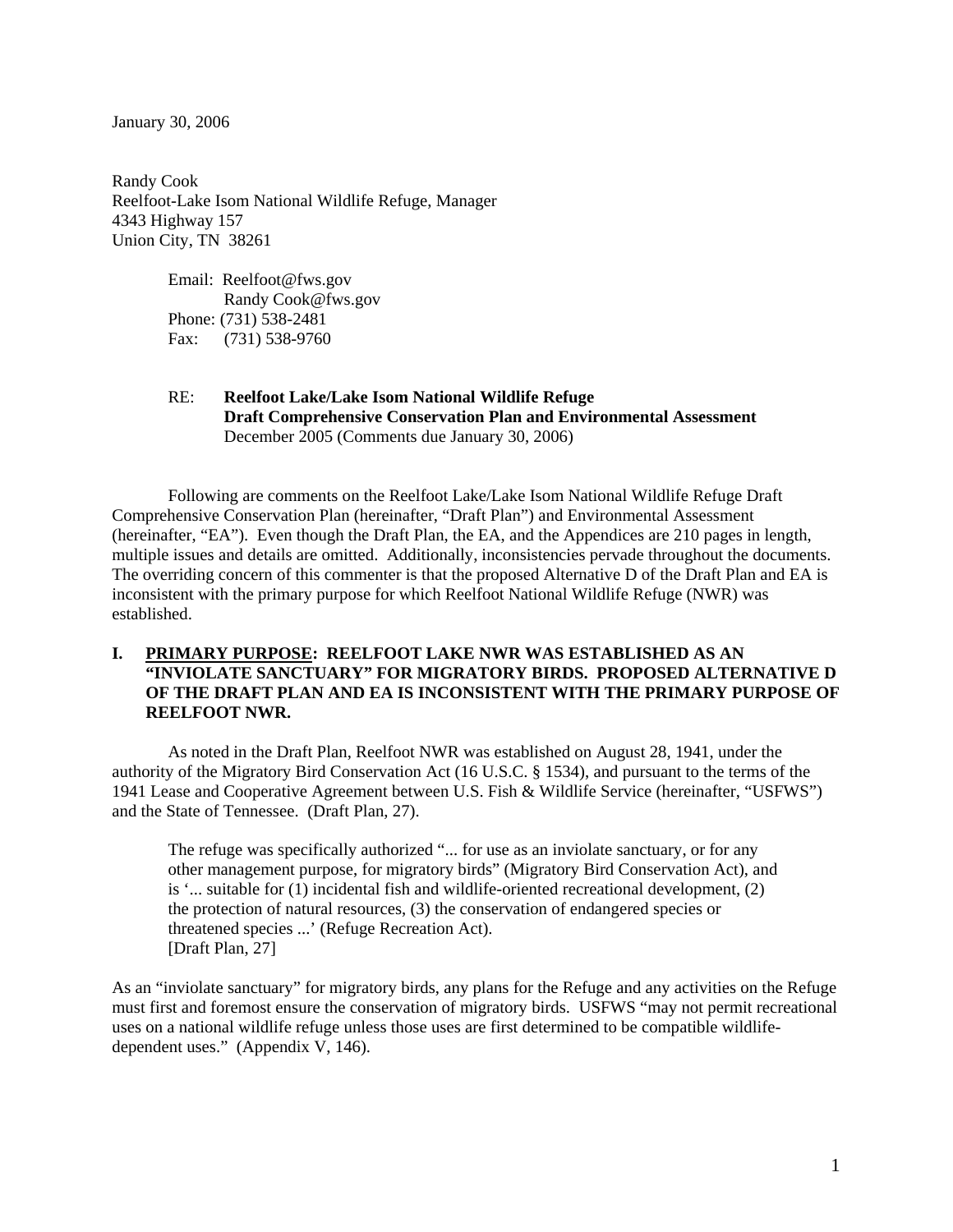**A.** USFWS fails to define "inviolate sanctuary. The Draft Plan and EA must explain how each aspect of Proposed Alternative D will ensure the management of Reelfoot NWR as an "inviolate sanctuary" for migratory birds.

First and foremost, the Reelfoot NWR must be managed for migratory birds. Thus, any management activity must be compatible with the management of the Refuge as an "inviolate sanctuary" for migratory birds. Furthermore, any management activity for purposes other than the conservation of migratory birds, comes secondary to the management of the Refuge as an inviolate sanctuary for migratory birds.

Both the Draft Plan and EA recognize that the primary purpose of Reelfoot NWR is management of the Refuge for migratory birds. In fact, the Draft Plan acknowledges that any use not compatible with the management of the Refuge as an inviolate sanctuary for migratory birds is impermissible, and that all operations and management of the Refuge are to be considered in light of their impact on migratory birds. (Draft Plan 17). Furthermore, the Draft Plan provides that "the refuge's management priorities must be directed toward providing quality wetland areas that are attractive to migratory birds . . . ." (Draft Plan, 18). Despite this positive verbiage, Proposed Alternative D would permit increased consumptive and nonconsumptive uses that admittedly will result in disturbance to migratory birds, nesting migratory birds, and their habitat. (Draft Plan, 20, 95-99). Because of the inconsistency between USFWS's stated intent, and USFWS's actual planned activities, it is unclear how Proposed Alternative D meets the mandate for management of the Refuge as an inviolate sanctuary. It is also unclear what USFWS considers to be an "inviolate sanctuary."

**B.** Any approved and permitted "compatible uses" must be secondary and incidental to the use and management of Reelfoot NWR as an inviolate sanctuary for migratory birds. Proposed Alternative D impermissibly prioritizes compatible uses over the primary mandated use of Reelfoot NWR.

The National Wildlife Refuge Improvement Act (1997), 16 U.S.C. §§ 668dd-668ee, establishes six legitimate "priority public uses": (1) hunting; (2) fishing; (3) wildlife observation; (4) photography; (5) environmental education; (6) environmental interpretation. These uses have been deemed legitimate secondary and incidental "priority public uses" at Reelfoot NWR. (Draft Plan, 27). However, these secondary and incidental priority public uses cannot take primacy over the primary purpose of the Reelfoot NWR as an inviolate sanctuary for migratory birds. (*See* Refuge Recreation Act: "fish and wildlife-oriented recreational development" are "incidental" to the primary purpose of the Refuge.). Neither is it permissible for these secondary and incidental priority public uses to be put on the same level as the primary purpose of Reelfoot NWR as an inviolate sanctuary for migratory birds. (Id.). Proposed Alternative D, however, provides for increased hunting and fishing opportunities, increased wildlife observation and education opportunities, the building of new facilities, etc. As summarized in Table 3, beginning page 95, these activities are anticipated to disturb and pose harms to migratory birds. Even though Proposed Alternative D permits only legitimate priority public uses, too much permitted use will still compromise the management of the Refuge as an inviolate sanctuary. USFWS fails to discuss the impact of current use levels on migratory birds and other wildlife. USFWS also does not address in sufficient detail the impact that expanded use will have on migratory birds and other wildlife. Nor does USFWS discuss the limit of expanded opportunities that will be made available.

The burden is on USFWS to show that Proposed Alternative D only accommodates recreational values "where they are appropriate and compatible with the Congressional mandate for protecting wildlife first." (Draft Plan, 53). In the current Draft Plan and EA, USFWS does not meet this burden.

**C.** Proposed Alternative D provides for expanded consumptive public uses, and the building of new facilities, etc. USFWS must explain how the secondary effects of the planned activities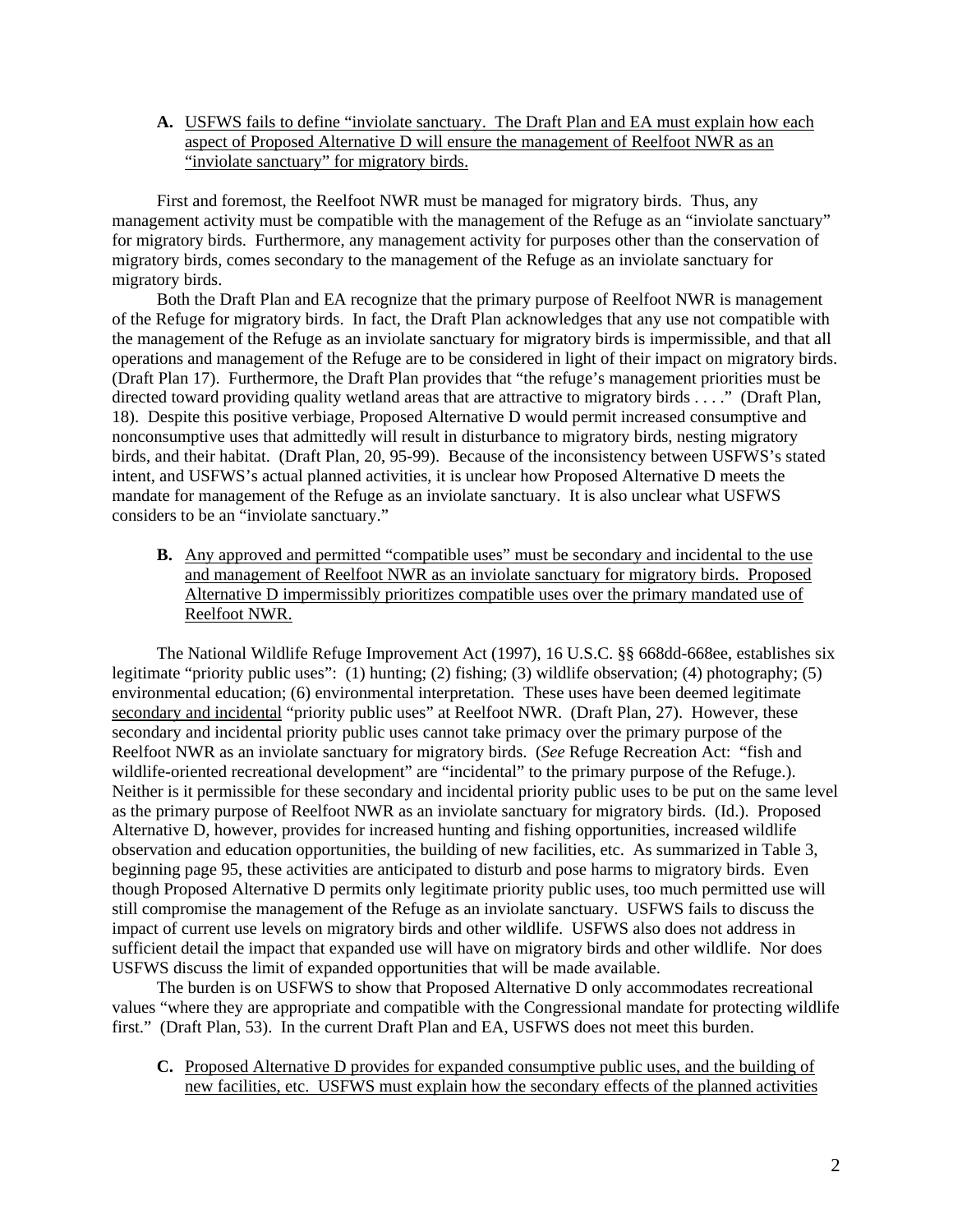#### will not frustrate the use and management of Reelfoot NWR as an inviolate sanctuary for migratory birds.

Neither the Draft Plan nor the EA discuss the secondary effects (*i.e.*, noise, vibrations, pollution, erosion, roads needed to access logging sites, roads needed to move logging machinery into the target area, etc.), of building new facilities, trails, etc. on migratory birds. It is insufficient for USFWS to dismiss secondary impacts as "temporary," and therefore of no significance, because many of these secondary impacts are known to have lasting impacts on crucial wildlife habitat.

### **II. LAND ACQUISITION: USFWS STATES A NEED FOR CONTIGUOUS SWATHS OF LAND (ESPECIALLY BOTTOMLAND HARDWOOD FORESTS) TO SUPPORT MIGRATORY BIRDS; HOWEVER, PROPOSED ALTERNATIVE D PLANS TO INCREASE BOTH CONSUMPTIVE AND NONCONSUMPTIVE ACTIVITIES ON NEWLY ACQUIRED LANDS. PROPOSED ALTERNATIVE D DOES NOT SUPPORT THE NEED— AND JUSTIFICATION—IDENTIFIED BY USFWS FOR CONTIGUOUS FORESTS.**

As of 1978, only 5 million acres of isolated patches of forested wetlands remained in the Mississippi Alluvial Valley (MAV). (Draft Plan, 39). Originally, there was approximately 24 million acres of contiguous forested wetlands. (Id.). USFWS cites to the need to create contiguous forested lands for the enhancement of wildlife habitat, as their justification for expanding the boundary of Reelfoot NWR. However, USFWS concurrently plans for increased use opportunities that will extend into newly acquired lands.

**A.** USFWS justifies its boundary expansion and land acquisition plan, by pointing to the need to create contiguous forested lands for the management of the Reelfoot NWR as an inviolate sanctuary for migratory birds. Proposed Alternative D, however, incongruously provides for new and expanded consumptive and nonconsumptive uses in these newly acquired lands.

Proposed Alternative D would expand the boundary of Reelfoot NWR from its current 10,428 acres (*see* Figure 6), to the 1989 approved boundary of 18,015 acres. (Draft Plan, 25). The majority of the additional 7,587 acres to be acquired are located in Kentucky. (Id.).

Both the Draft Plan and EA recognize that a considerable amount of critical habitat has been destroyed. In an effort to prevent further harm to migratory birds and other wildlife, USFWS proposes to extend the Refuge boundaries, and hence, expand their protection of migratory birds and other wildlife and their critical habitat. However, Proposed Alternative D would increase use opportunities, and would extend these increased activities into newly acquired lands. Neither the Draft Plan nor the EA explain how increased use activities on both existing and newly acquired Refuge land will be protective of migratory birds. In fact, the Draft Plan and EA acknowledge that increased public use near bird nesting and foraging sites will be disruptive and possibly detrimental. For example, Table 3, beginning on page 95, specifies that increased uses/activities may disturb even nesting migratory birds! A Comprehensive Conservation Plan and EA must address and explain how choosing to increase consumptive and nonconsumptive activities on Reelfoot NWR, which admittedly will pose harms to migratory birds and other wildlife, is consistent with USFWS's mandate to manage Reelfoot NRW as an inviolate sanctuary for migratory birds. Furthermore, the Reelfoot Comprehensive Conservation Plan and EA must detail the anticipated effects that permitting new and expanded uses in newly acquired land (needed for critical habitat) will have on migratory birds, other wildlife, and especially struggling wildlife populations.

USFWS also fails to address the secondary impacts of new and expanded uses on the Refuge, on migratory birds and other wildlife. Furthermore, USFWS must discuss how much of the newly acquired land will be permitted for increased use activities, and to what extent uses will be permitted. Limits on permitted activities are not discussed in either the Draft Plan or the EA. The burden is on USFWS to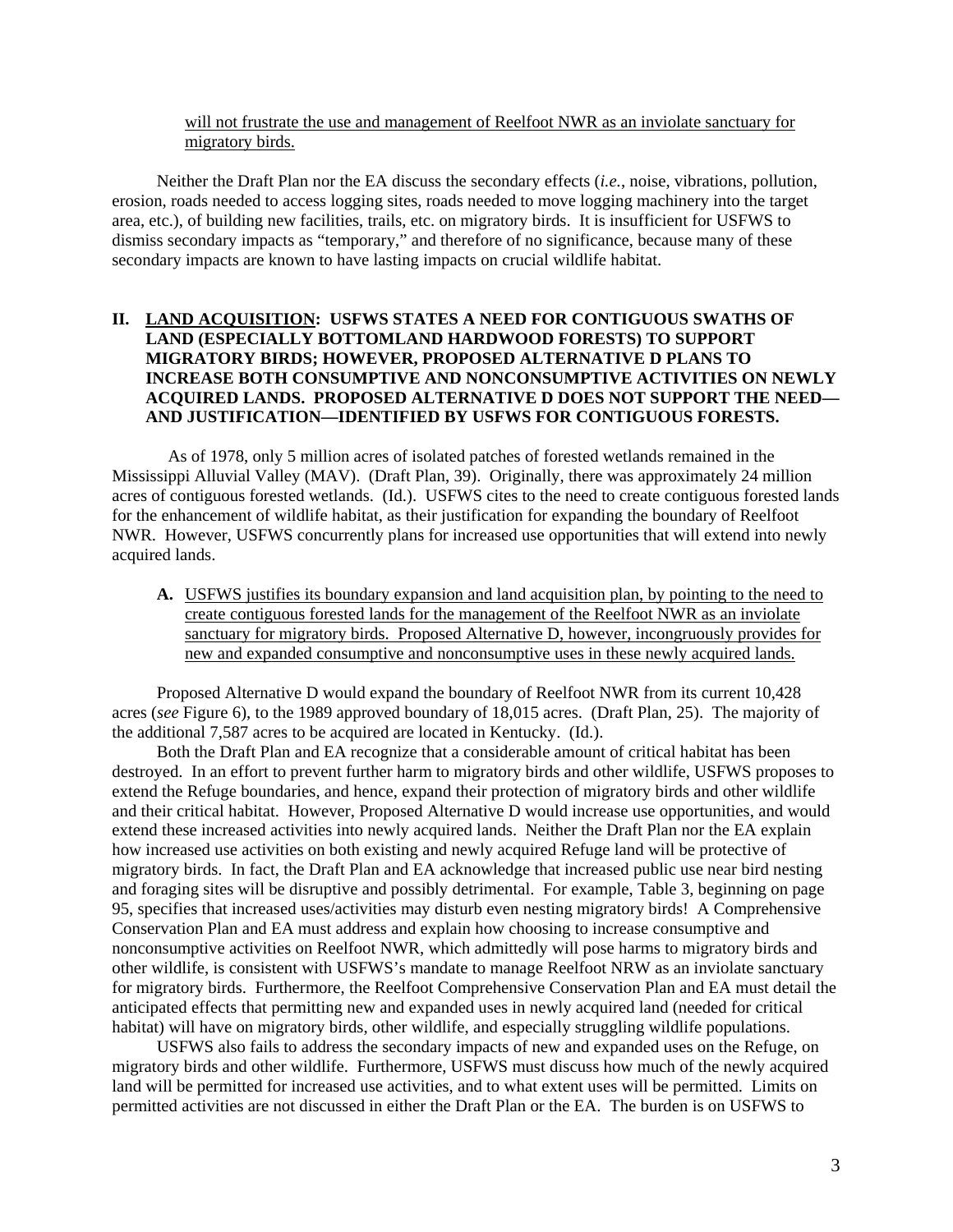demonstrate that Proposed Alternative D will be supportive of USFWS's primary management responsibilities of Reelfoot NWR.

#### **B.** The Draft Plan and EA give little detail of the practical consequences of boundary expansion.

Currently, no official map of the metes and bounds of the Reelfoot NWR exist. USFWS has had since 1941 to create such a map. In light of USFWS's planned boundary expansion, it is more than ever incumbent upon USFWS to create an official boundary map of the Reelfoot NWR, so as to allow proper management of the Refuge, and so as to allow the public to properly comment on the Draft Plan and EA.

Furthermore, it is unclear whether the new and expanded use opportunities included in Proposed Alternative D, will be dependant on the acquisition of new land. This fact is important to determine the permissible concentration of consumptive and nonconsumptive uses in a given area that will truly have no detrimental impact on migratory birds and other wildlife.

Additionally, USFWS should discuss whether the Reelfoot NWR will be eligible for wilderness designation after the proposed boundary expansion is complete.

# **C.** The boundary expansion of Reelfoot NWR, and the land acquisition plan proposed in Proposed Alternative D was created without the involvement and consultation of local officials and affected property owners.

The Draft Plan and EA simply state that expansion to the 18,015 acre boundary line was approved in 1989. (Draft Plan, 25). No explanation is given as to how this number was reached, who voted to approve this expansion, and the rationale for including certain lands. (Draft Plan, 37).

Furthermore, inadequate notice was given to local citizens and officials that the Draft Plan and EA were available for review and comment. It is the knowledge of this commenter that many private property owners, whose lands were slated to be acquired, were not given notice of the Draft Plan and EA. Also, Obion County officials were not aware of USFWS's plan to buy several thousand acres in Obion County and to take the lands off of the County's tax rolls. The only "public notice" of the Draft Plan and EA, and notice of the public hearing which took place on January 17, 2005 in Ellington Hall at Reelfoot Lake State Park visitor center, appeared in a small announcement published in the Dyersburg State Gazette. Additionally, even though the bulk of lands that USFWS planned to acquire were located in Kentucky, affected counties and landowners in Kentucky were not given notice of the Draft Plan and EA, nor were these counties and landowners given notice of the public hearing in Tennessee. (Draft Plan, 25).

Finally, both the Draft Plan and EA fail to discuss the impact that the expiration of the 1941 lease in 2016 will have on this proposed Comprehensive Conservation Plan, and proposed land acquisition plan.

# **III. CHEMICAL CONTAMINANTS/HERBICIDES: HERBICIDE USE ON REELFOOT NWR HAS POSED A PROBLEM IN THE PAST, AND CONTINUES TO POSE A THREAT TO MIGRATORY BIRDS AND OTHER WILDLIFE. BOTH THE DRAFT PLAN AND THE EA FAIL TO DISCUSS IN ANY DETAIL THE CURRENT AND PLANNED FUTURE USE OF HERBICIDES, AND THEIR IMPACT ON MIGRATORY BIRDS AND OTHER WILDLIFE.**

**A.** Because USFWS must manage Reelfoot NWR as an inviolate sanctuary for migratory birds, any Comprehensive Conservation Plan and EA must address the impact of herbicide use on migratory birds and other wildlife on the Refuge.

The organic statutes and documents creating Reelfoot NWR mandate that the Refuge be managed as an inviolate sanctuary for migratory birds. Thus, it is incumbent upon USFWS to ascertain the impact of herbicides/pesticides—used both to control noxious plants, and to maintain public use facility areas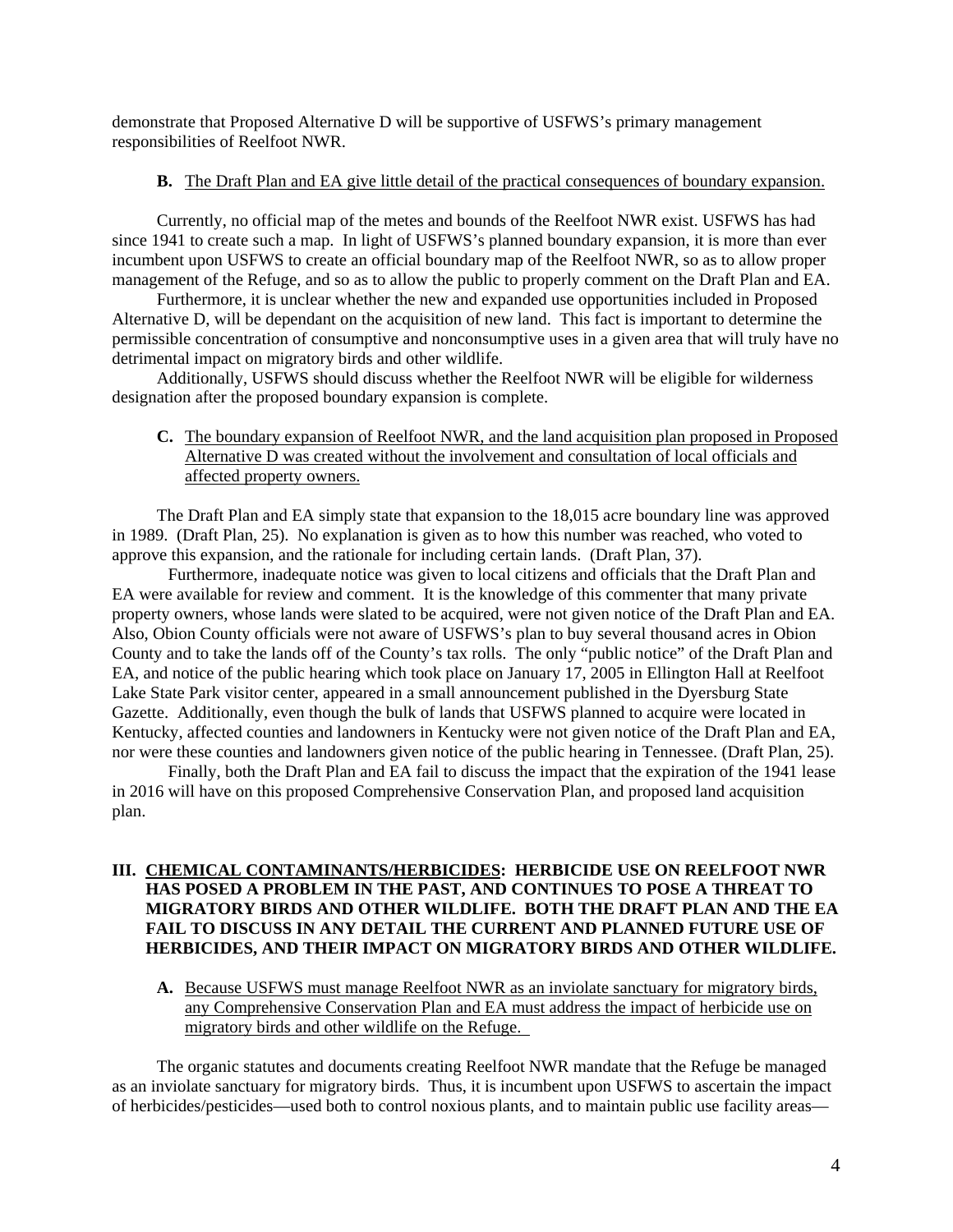on migratory birds and on other terrestrial and aquatic life. Of particular concern to this commenter, is the fact that USFWS has stated in other documents that there is a known pesticide problem at Reelfoot Lake; however, even though USFWS has acknowledged that pesticide use has been a problem in the past at Reelfoot NWR, and even though it has been made evident that residual pesticides still reside in soils at Reelfoot NWR, neither the Draft Plan nor the EA address steps USFWS will take in the next fifteen years to ensure that residual pesticides and pesticide use does not compromise the USFWS's ability to manage the Refuge as an inviolate sanctuary for migratory birds. Furthermore, neither the Draft Plan nor the EA discuss the impact of herbicides from increased public use activities on migratory birds. Proposed Alternative D should incorporate plans to study the effect that pesticide use has had on migratory birds. Proposed Alternative D should also incorporate plans to monitor pesticide use on and affecting Reelfoot NWR.

**B.** USFWS has a duty to coordinate with the Tennessee Wildlife Resources Agency (TWRA) and the Tennessee Department of Environment and Conservation (TDEC), who also manage portions of Reelfoot Lake, to avoid frustrating USFWS's ability to manage Reelfoot NWR as an inviolate sanctuary for migratory birds.

Pursuant to the 1941 Lease and Cooperative Agreement between USFWS and the State of Tennessee, USFWS bears sole management responsibility over the National Wildlife Refuge at Reelfoot Lake. Also, where lands included in the Refuge overlap with either the state Wildlife Management Area (WMA) or the State Natural Area, the more restrictive law governing the use and management of the overlapping lands will control. (T.C.A. § 11-14-113).

Although thousands of acres of the Reelfoot NWR are located within the boundary of other state managed lands, neither the Draft Plan nor the EA discuss the land overlap. This is problematic considering that USFWS acknowledges that much of the harm to the Refuge originates from outside sources. (EA, 91-92). Additionally state management practices for the WMA and the State Natural Area are often contrary to the purpose and mandate of the Refuge to be managed as an inviolate sanctuary for migratory birds.

The Draft Plan and EA are seriously deficient in that neither document indicates an effort or an intention on the part of USFWS to coordinate with TWRA and TDEC to address the problem of "outside" sources harming the Refuge, and measures to stop the harms. Furthermore, Proposed Alternative D fails to mention any plans to identify the specific sources of contamination/harm to the Refuge, nor do the documents plan for future management. (EA, 91-92).

**C.** The Draft Plan and EA do not discuss in any detail the use of pesticides/herbicides at Reelfoot NWR, and the impact of pesticide/herbicide use on migratory birds and other wildlife.

The use of pesticides/herbicides at Reelfoot NWR and on other parts of the Reelfoot Lake have a significant impact on migratory birds, as well as terrestrial and aquatic wildlife. Not only are migratory birds and other wildlife at risk of ingesting pesticides/herbicides, but their habitats are also altered and polluted by these chemicals. USFWS has recognized that pesticide/herbicide use at Reelfoot has, and may still pose a problem. In fact, USFW has not permitted the use of contact herbicides since the 1970's—citing problems with illegal pesticide use, residual pesticides detected in the soils, etc. However, neither the Draft Plan nor the EA address the reasons for this ban, or that there is even a ban, or that there will be continued restrictions on types of pesticides/herbicides used at Reelfoot NWR.

The Draft Plan and EA are deficient, because the documents do not discuss the impact of pesticide/herbicide use at Reelfoot NWR and the rest of Reelfoot Lake and surrounding lands. The Draft Plan and EA are further deficient, because the documents fail to discuss the consequences of pesticide/herbicide use on migratory birds and other fish and wildlife.

At a minimum, Proposed Alternative D should include plans for additional testing to conclude that hazards from OCPs, PCBs, and PAHs do not pose a threat to the fish and wildlife of Reelfoot NWR.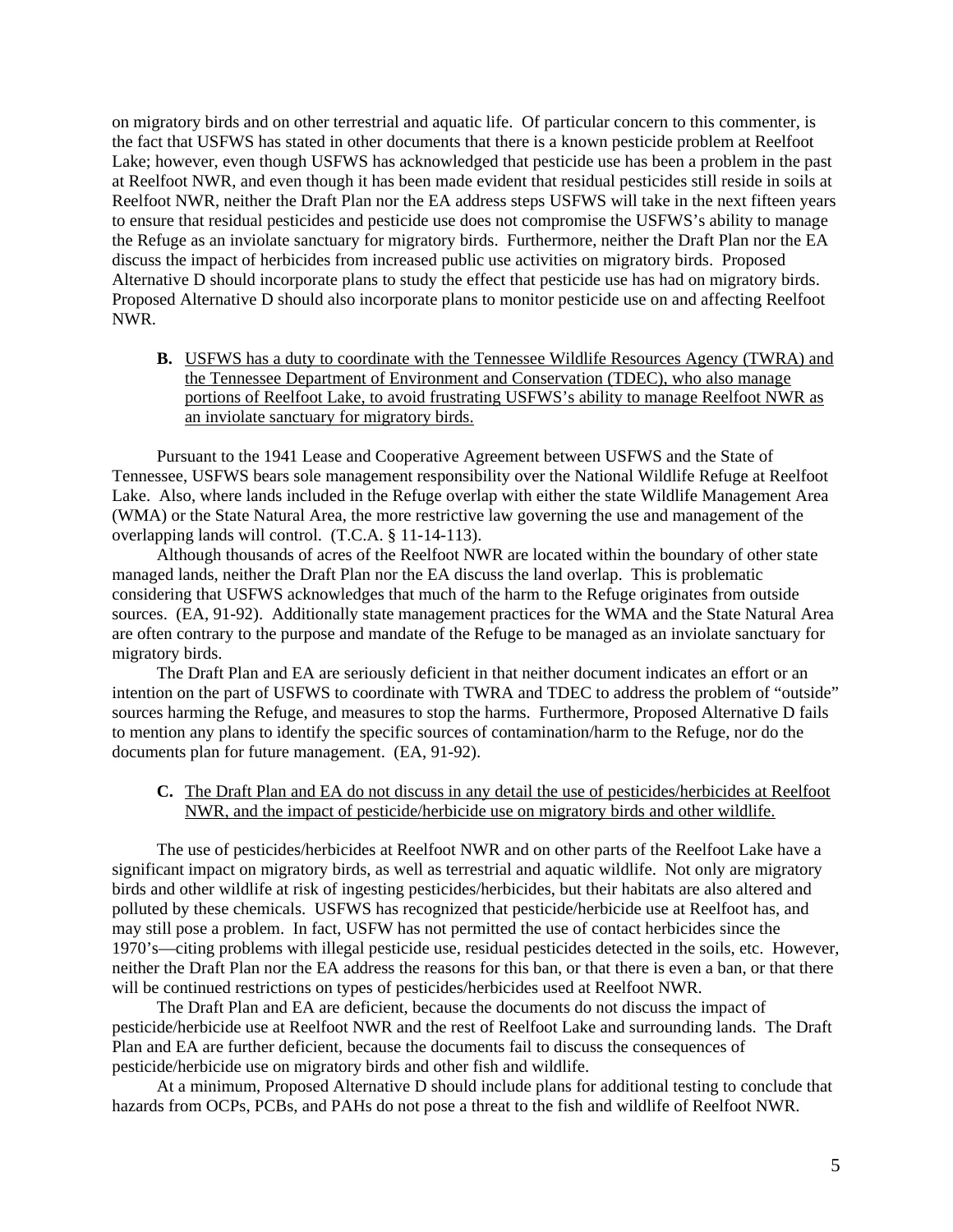(Draft Plan, 38; *see also* Shea et al. 2001 study cited in the Draft Plan). Proposed Alternative D should also follow-up on the recommendation of the 2001 North Carolina study which concluded that future testing was needed in order to accurately determine the risks associated with CUPs (Current Use Pesticides, *e.g*., 2-4-D which have been used extensively at Reelfoot Lake). (Id.). (This commenter also notes that the 2001 North Carolina (Shea et al.) was not included in the Appendices, for public comment and review.).

Finally, neither the Draft Plan nor the EA discuss the impact of increased cooperative farming in and around the Refuge, and the effect that increased pesticide use will have on migratory birds.

#### **IV. CONTROL OF PEST PLANTS: NEITHER THE DRAFT PLAN NOR THE EA DISCUSS PLANS FOR PEST PLANT MANAGEMENT, EVEN THOUGH USFWS HAS MANAGEMENT AUTHORITY OVER PEST PLANT PROGRAMS AT REELFOOT LAKE.**

#### **A.** The Draft Plan and EA fail to discuss in any detail the extent to which noxious and invasive plant species will be controlled at Reelfoot NWR.

Pursuant to the 1941 Lease and Cooperative Agreement (relating to USFWS's duty to control the water levels of Reelfoot Lake, and the agency's duty to manage the Refuge as an inviolate sanctuary for migratory birds), USFWS was granted authority over the control and management of pest plants at Reelfoot Lake. USFWS's authority to manage the pest plant program extends even outside of the boundaries of the Reelfoot NWR, to encompass the entire Reelfoot Lake. Therefore, it is a grave omission for the Draft Plan and EA to fail to discuss in any detail USFWS's management plans to control pest plants at Reelfoot Lake.

Additionally, the Draft Plan and EA only identify (1) hybrid cocklebur and (2) hemp sesbania, as "[n]oxious and/or invasive species known to present problems on the refuges. . . ." (Draft Plan, 32). The Draft Plan and EA do not address whether these will be the only plants targeted for control. Also, it is a well known fact that the State routinely permits any and all plant species located in an approved site area, to be targeted for extermination. Since there is a considerable overlap between Reelfoot NWR lands and state managed lands and waters, any Comprehensive Conservation Plan and EA (or EIS) must address management plans for overlapping lands and waters, and plans to ensure compliance with stricter NWR laws and regulations.

#### **B.** The Draft Plan and EA fail to discuss in any detail plans for control of certain vegetation.

The Draft Plan and EA fail to discuss in any detail plans for control of certain vegetation, stating only that: "vegetation management and control" decisions will be made "based on resource goals and refuge purposes, with due consideration for all environmental factors." (Draft Plan, 18). The final Comprehensive Conservation Plan and EA (or EIS) should detail the methods that will be used to control "noxious" or "invasive" species, and the impact that the choice control methods will have on migratory birds and other fish and wildlife.

#### **V. ENDANGERED AND THREATENED SPECIES: USFWS MUST DO MORE TO PROTECT ENDANGERED AND THREATENED SPECIES.**

### **A.** USFWS will be unable to prevent disturbance of Bald Eagle nests, because USFWS does not have information locating all active nests.

USFWS has only documented one active Bald Eagle nest on both Reelfoot NWR and Lake Isom NWR, but states that other nests might exist. (EA, 87). Proposed Alternative D provides for increased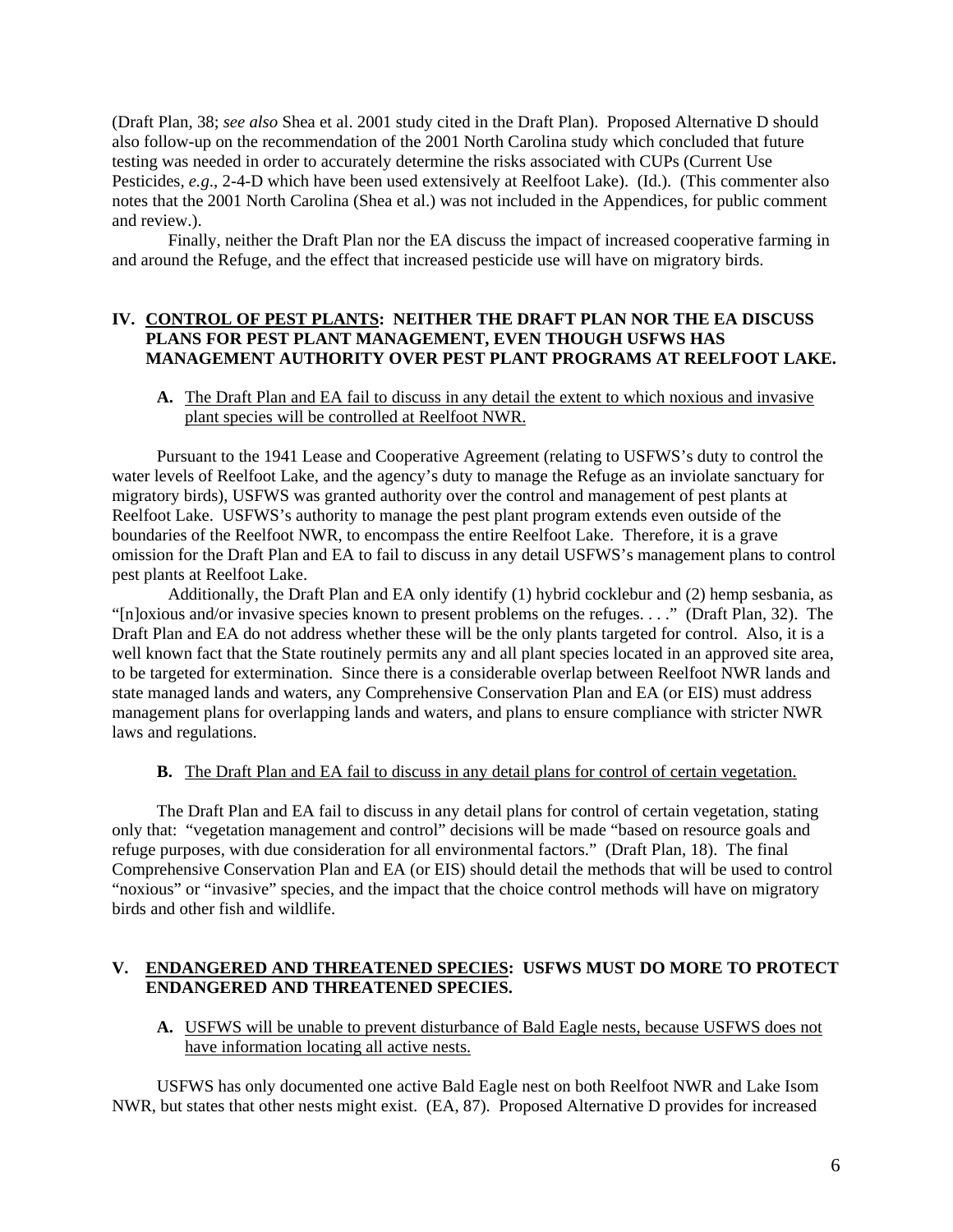opportunities for consumptive and nonconsumptive uses on the Refuge that the Draft Plan and EA have identified will disturb nesting migratory birds. The burden is on USFWS to show that the data that the agency depended on to conclude that new and expanded use opportunities would bear no significant impact on nesting Bald Eagles is current and accurate. The Draft Plan and EA do not discuss when the last survey was completed, or how extensive the survey was.

**B.** USFWS has done nothing to assess the impact of pesticides/herbicide use on the (1) threatened Bald Eagle, (2) the endangered Interior Least Tern, (3) the endangered Pallid Sturgeon, nor (4) other plant or animal species.

USFWS has done nothing to assess the impact of pesticides/herbicide use on the (1) threatened Bald Eagle, (2) the endangered Interior Least Tern (which is regularly observed feeding on Refuge lands), (3) the endangered Pallid Sturgeon, nor (4) other plant or animal species. (Draft Plan, 17). Proposed Alternative D should include plans to study the impact of pesticide/herbicide use on these threatened and endangered species, as well as other plant and fish and wildlife species at Reelfoot. The final Comprehensive Conservation Plan and EA (or EIS) should discuss the effect of pesticide/herbicide use on these threatened and endangered species, as well as other plant and fish and wildlife species at Reelfoot.

### **C.** USFWS's conclusion that there will be no significant negative impact on migratory birds (especially the Bald Eagle and Interior Least Tern) is premature and unsupported.

In the Draft Plan and EA, USFWS concludes that there will be no significant negative impact on migratory birds. However, aspects of Proposed Alternative D will result in disturbance to migratory birds, as consumptive and nonconsumptive opportunities and public uses increase on the Refuge. (*See e.g.*, Appendix V, 153 (increased fishing opportunities may disturb nesting bald eagles)). It should be clear from the above discussion and comments that USFWS has not studied the effects of pesticide use on migratory birds. It should also be clear from the above discussion and comments that the Draft Plan and EA insufficiently discuss the limits and extent of planned increased use opportunities. Both of these actions are required before USFWS can conclusively state that migratory birds will not be negatively impacted by increased use opportunities, and pesticide use, etc. on the Refuge. Neither the Draft Plan nor the EA discuss the extent of disturbance and detriment to migratory birds that is expected with the planned increased public uses of the Refuge. Furthermore, USFWS does not explain how increased disturbance to migratory birds and/or their habitat is consistent with USFWS's mandate to manage Reelfoot NWR as an inviolate sanctuary for migratory birds. It seems that USFWS is no longer treating "priority public uses" as "incidental" to the primary purpose and mission of the Reelfoot NWR to establish an inviolate sanctuary for migratory birds. It also seems that USFWS's Draft Plan and EA are placing the agency's mandate to protect migratory birds and their necessary habitats, either on the same level as other public uses, or else on a lower level than other public uses (such as increased hunting and fishing opportunities).

## **VI. WATER LEVEL MANAGEMENT: THE COMPREHENSIVE CONSERVATION PLAN AND EA MUST ADDRESS MANAGEMENT OF THE REELFOOT NWR, IN LIGHT OF THE FACT THAT THE 1941 LEASE UNDER WHICH USFWS EXERCISES EXCLUSIVE CONTROL OVER WATER LEVEL MANAGEMENT AT REELFOOT LAKE, WILL LAPSE BEFORE THE 15 YEAR PERIOD THAT THE DRAFT PLAN AND EA COVER ENDS.**

USFWS exercises exclusive control over water level management at Reelfoot Lake, pursuant to the terms of the 1941 Lease and Cooperative Agreement which will lapse in 2016, before the fifteen year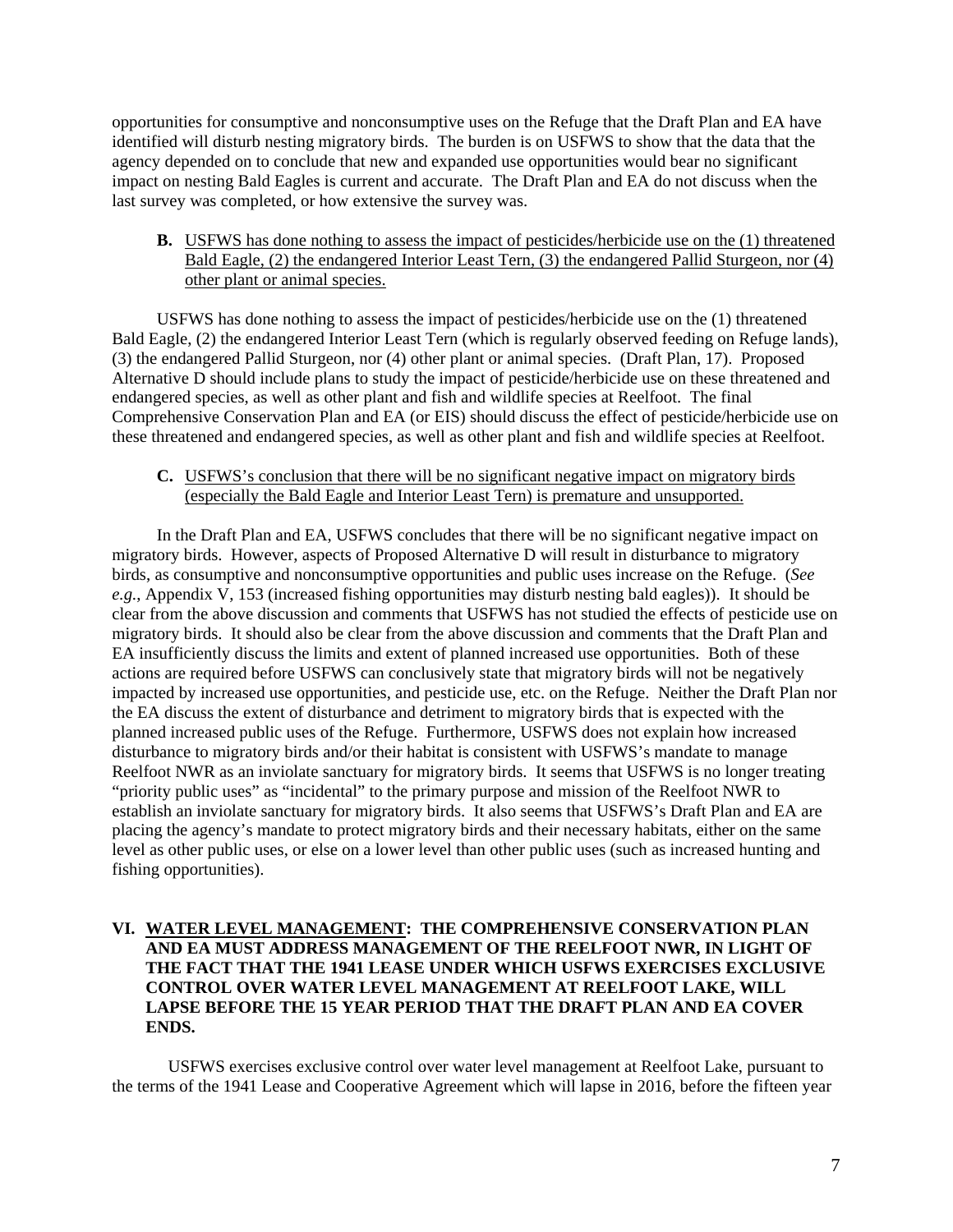period that the Draft Plan and EA cover ends. It is inexplicable that the Draft Plan and EA fail to discuss the lapsing of the 1941 Lease.

Neither the Draft Plan nor the EA discuss whether USFWS plans to hand over management of Reelfoot Lake water levels to the State of Tennessee (thus requiring an EIS, as stated by the  $6<sup>th</sup>$  Circuit in Bunch v. Hodel, 793 F.2d 129 ( $6<sup>th</sup>$  Cir. 1986)), or whether USFWS intends to take steps to actuate the preferred alternative of the 1989 USFWS final EIS: dynamic water level fluctuation (with periodic major draw downs). (Draft Plan, 21, 39, 40, 48). Both the Draft Plan and the EA fail to even cite—moreover discuss—the important 1986  $6<sup>th</sup>$  Circuit decision, Bunch v. Hodel, which would impact any comprehensive management plan that USFWS might develop. There is also no discussion on how this Draft Plan and EA comport with the fifty-year management plan for Reelfoot Lake. (Draft Plan, 39). Finally, the Draft Plan on page 21, refers the reader to Appendix VI for a more in depth explanation of water level management as it concerns the Draft Plan. However, Appendix VI does not sufficiently lay out how USFWS proposes to manage water levels for the next fifteen years, and the impact such management plans will have on migratory birds.

### **VII. LOGGING: PROPOSED ALTERNATIVE D'S FOREST MANAGEMENT PLAN IS INCONGRUOUS WITH THE MANDATE TO MANAGE REELFOOT NWR AS AN INVIOLATE SANCTUARY FOR MIGRATORY BIRDS.**

USFWS proposes to "manipulate forest stands [in order] to provide diverse habitat for a wide variety of wildlife species." (Appendix V, 164). Proposed Alternative D includes plans for timber harvesting of target species, in order to promote the growth of new red oak stands. (Id.). However, based on the analysis provided in the Draft Plan and EA, and the Appendices, it is unclear the extent to which USFWS plans to harvest timber. Likewise, it is unclear that USFWS's intent to promote the growth of red oak stands will be beneficial for the over 250 species of birds known to occur on Reelfoot NWR, as well as the other wildlife and fish and plant species that may occur within the forest. (Draft Plan, 29).

**A.** The prolific deforestation and destruction of critical habitat that has occurred on and near Reelfoot NWR, suggest that logging activity should be prohibited, unless extensive studies can support the need for targeted harvesting, and unless USFWS provides a detailed plan for logging.

Originally, there were 24 million acres of forested wetlands in the Mississippi Alluvial Valley (MAV). (Draft Plan, 39). By 1978, there were only approximately 5 million acres of isolated patches remaining. (Id.). Large scale clearing and fragmentation of bottomland hardwood forests have resulted in accelerated siltation and loss of wildlife habitat. (Id.). This catastrophic loss of forest area and critical migratory bird habitat, creates a significant presumption that any additional logging in the Reelfoot NWR and surrounding areas must be prohibited. Furthermore, in the Draft Plan and EA, USFWS highlights the need to expand the boundary of the Reelfoot NWR, for the purpose of creating contiguous swaths of forest land, and ultimately enhancing critical habitat for migratory birds. The burden is on USFWS to show that targeted harvesting of timber to promote the growth of new red oak stands will be beneficial for the documented 250+ species of birds known to occur on Reelfoot NWR (including the 70+ species of forest breeding birds known to occur in bottomland hardwood habitat), as well as the other wildlife and fish and plant species that may occur within the forest. (Draft Plan, 29; Appendix VI, 202). Neither the Draft Plan nor the EA discuss studies USFWS have conducted to conclude that promoting red oak and other "favored trees" will be beneficial or not detrimental for the 70+ species of forest breeding birds, the 180+ species of other migratory birds, not to mention, other species that may inhabit forests targeted for "selective" logging. (Appendix V, 164). Without having conducted studies on the need to increase red wood oak in the Refuge area, USFWS cannot conclude that this planned logging activity is supportive of forest restoration and the Refuge as an intended "anchor" for biological diversity. (Draft Plan, 11).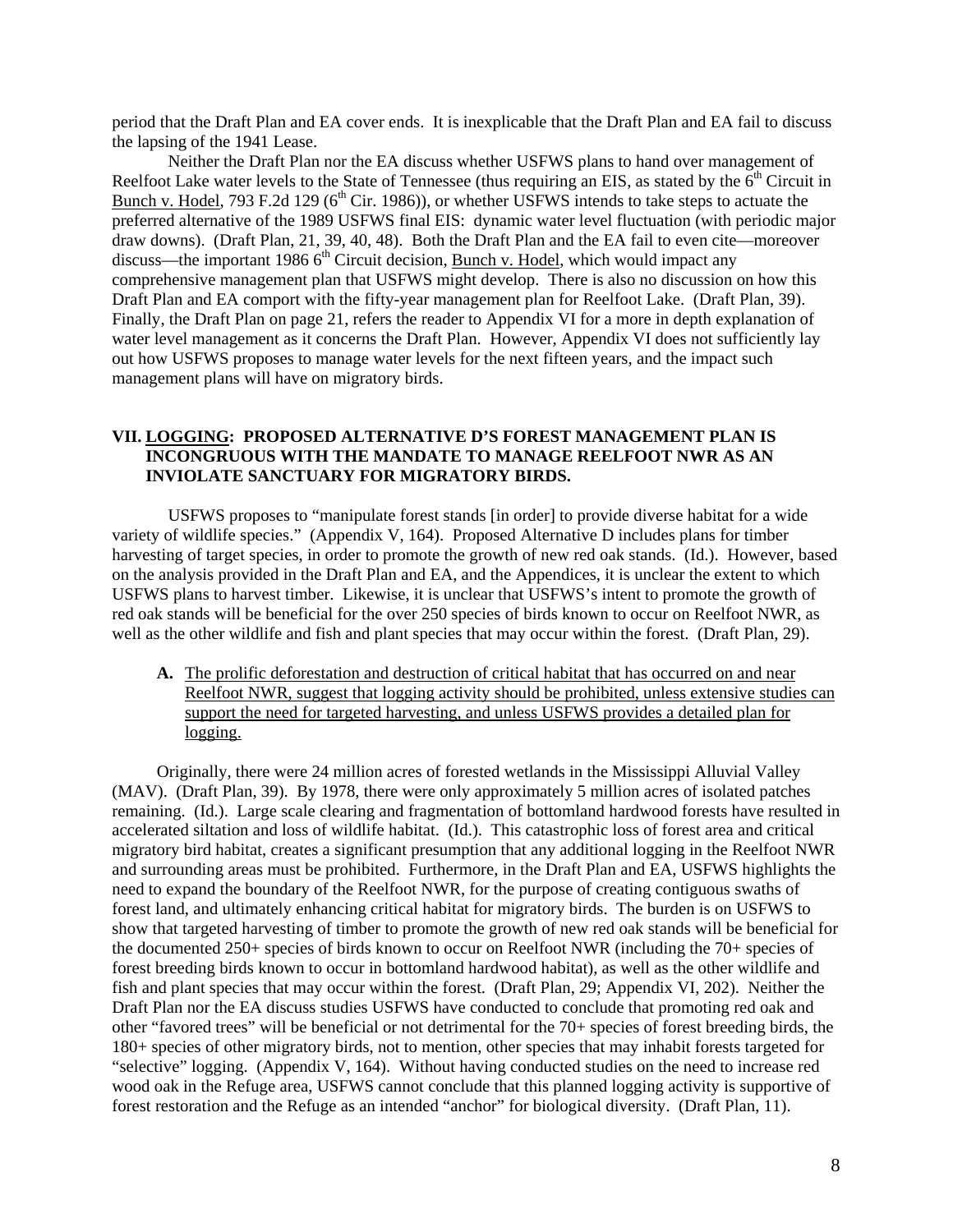Furthermore, both the Draft Plan and the EA fail to discuss the extent that logging is already being permitted, and the extent that logging will be permitted on the Refuge (and on surrounding lands). The extent of existing and intended logging activity is important for assessing whether targeted harvesting will be supportive of USFWS's directive to manage Reelfoot NWR as an inviolate sanctuary for migratory birds.

**B.** USFWS fails to discuss in sufficient detail the anticipated impacts of logging, and the approved methods that will be utilized.

The Draft Plan and EA should discuss the methods of logging (*e.g.*, clear-cutting, fire, chemical controls, etc.) that will be approved for use by successful private bidders. (Appendix V, 164). The Draft Plan and EA should also discuss the secondary effects of logging (*i.e.*, noise, vibrations, pollution, erosion, roads needed to access logging sites, roads needed to move logging machinery into the target area, etc.), and the impact these secondary effects will have migratory birds.

# **VIII. CUMULATIVE IMPACTS: THE DRAFT EA CONCLUSIVELY STATES—WITHOUT GIVING ANY SUPPORTING ANALYSIS—THAT PROPOSED ALTERNATIVE D WILL RESULT IN NO SIGNIFICANT CUMULTATIVE IMPACT. USFWS MUST SUBSTANTIATE THEIR CONCLUSION.**

USFWS gives no analysis supporting the agency's conclusion that there will be no significant cumulative impacts from Proposed Alternative D. (EA, 91-92). USFWS must substantiate this conclusion, however, especially in light of the fact that the Draft EA acknowledges that many threats to the Refuge come from outside of the Refuge, and that planned increased use opportunities will likely result in disturbance to migratory birds. ((Draft Plan, 20; EA, 92, 95-99).

# **IX. TERMINATION OF THE 75-YEAR LEASE: THE DRAFT PLAN AND EA FAIL TO DISCUSS WHAT WILL HAPPEN IN 2016 WHEN THE 1941 LEASE CREATING REELFOOT NWR TERMINATES.**

It is a grave oversight that neither the Draft Plan nor the EA even mention that USFWS's lease of majority portions of the Reelfoot NWR will terminate in 2016. Technically speaking, once the 1941 Lease and Cooperative Agreement creating Reelfoot NWR expire, management responsibility of what is now Reelfoot NWR could revert back to the State. In creating a Comprehensive Conservation Plan and EA that extends beyond 2016, USFWS must discuss its intention for retaining management responsibility of Reelfoot NWR lands. USFWS must also discuss whether the agency intends to deviate from its original mandate to manage Reelfoot NWR as an inviolate sanctuary for migratory birds.

Furthermore, other management duties and responsibilities were delegated to USFWS under the terms of the 1941 Lease and Cooperative Agreement. These duties include the exclusive right to manage Reelfoot Lake's water level, as well as implementation of a "pest plant program" to control pest plants for the benefit of migratory birds. Neither the Draft Plan nor the EA specifically address these other duties. The Draft Plan and EA are also silent on the issue of whether USFWS intends to retain all of the management duties and responsibilities delegated to the agency under the 1941 Lease and Cooperative Agreement. In the final Comprehensive Conservation Plan and EA, USFWS must address the lapsing of the lease.

Also, the 1941 Lease and Cooperative Agreement is referenced on page 25 and page 48 of the Draft Plan, and is said to be included in Appendix VIII; however, Appendix VIII does not exist in the document made available to the public.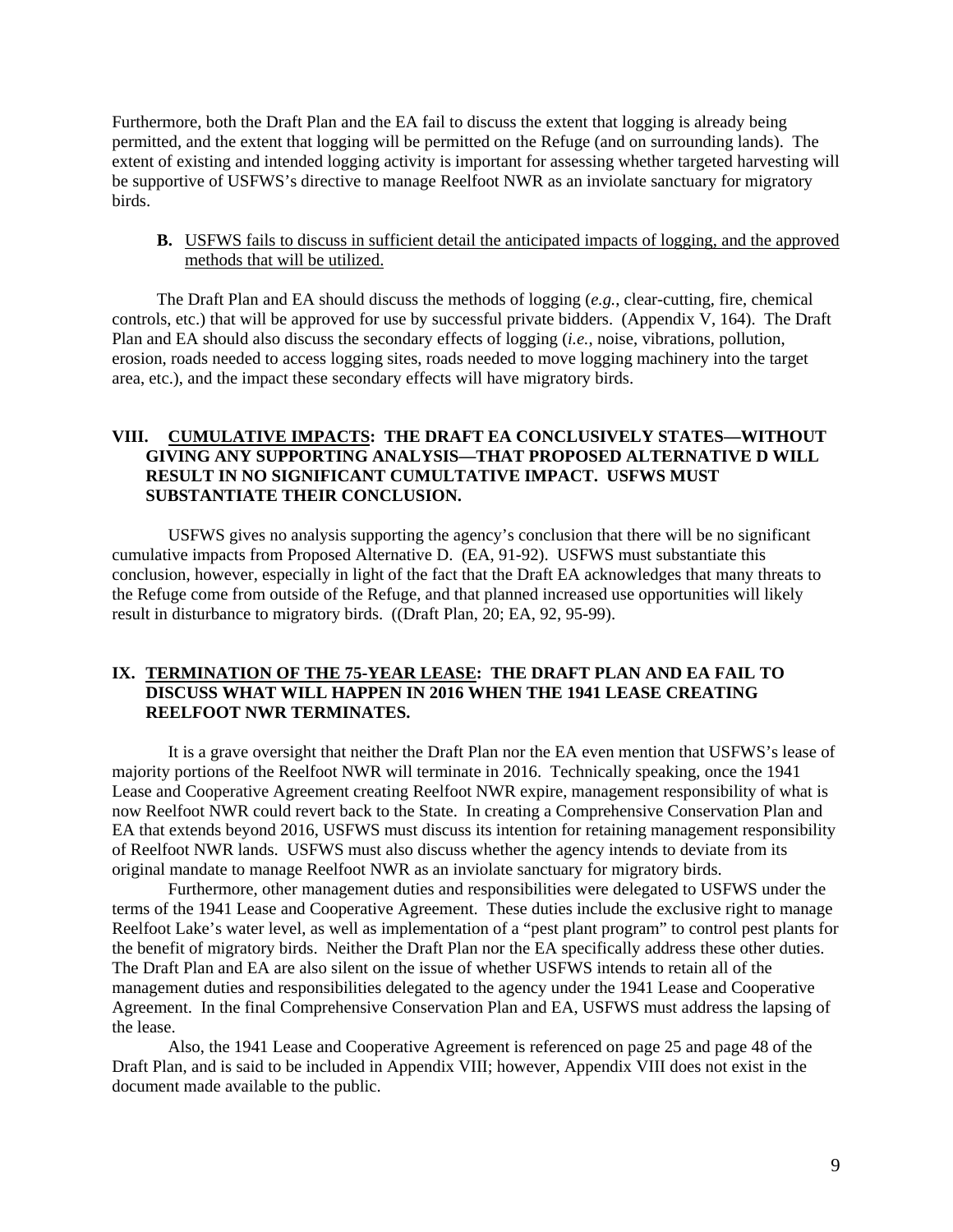# **X. PUBLIC NOTICE/INVOLVEMENT: INADEQUATE NOTICE WAS GIVEN TO LOCAL CITIZENS AND OFFICIALS THAT THE DRAFT PLAN AND EA WERE AVAILABLE FOR REVIEW AND COMMENT, AND THAT A PUBLIC HEARING WAS SCHEDULED.**

This commenter has confirmed that many local landowners were not aware of, nor were they given written notice of this Draft Plan and EA. These same landowners were also unaware of the public hearing which took place on January 17, 2005 in Ellington Hall at Reelfoot Lake State Park visitor center. Additionally, inadequate notice and insufficient opportunity for involvement in the land acquisition planning process was given to at least one identified Obion County official, who was unaware of USFWS's plan to buy several thousand acres in Obion County and to take those lands off of the County's tax rolls. Furthermore, affected landowners in Kentucky were not given notice of the Draft Plan and EA, and the public hearing, even though most of the additional lands to be acquired are located in Kentucky. (Draft Plan, 25). The only public notice announcing the January 17 meeting, that this commenter is aware of appeared in a small announcement published in the Dyersburg State Gazette. At the very least, all riparian landowners—in both Tennessee and Kentucky—should have been contacted.

# **XI. OTHER ISSUES:**

#### **A.** Off-road Vehicles (ORVs)

The Draft Plan and EA do not discuss in sufficient detail the impact of ORVs use on migratory birds. Although only approximately three-to-five disabled hunters currently apply for ORV permits, the Draft Plan and EA do not discuss whether USFWS plans to limit the number of ORV permits that will be issued to disabled persons, or whether USFWS plans to limit the frequency which these permits can be used by an individual. (Appendix V, 147). There is also no discussion concerning which trails will be "designated" as acceptable for ORV use, and it is unclear if USFWS has ever assessed the length of time needed for critical habitat to regenerate, once an ORV has made its path.

#### **B.** Management of overlapping lands and waters

As discussed above, neither the Draft Plan nor the EA discuss the management of lands and waters that are both within the NWR and within other state managed areas. Considering that there are approximately 8,000 acres of overlapping lands and waters, and that USFWS has identified outside harms as posing a threat to Reelfoot NWR, the Comprehensive Conservation Plan and EA must discuss the management of overlapping lands and waters, and the management plans the agency intends to enact to ensure that USFWS's directive to manage Reelfoot NWR as an inviolate sanctuary for migratory birds will not be frustrated.

A final Comprehensive Conservation Plan and EA should also specify exactly what portions of Reelfoot NWR overlap with other designated lands and waters.

## **C.** Permits

Proposed Alternative D involves new and expanded uses of Reelfoot NWR, and the building of new facilities. Many of these planned uses and activities will require federal and state permits. (*See* State ex rel. Cates v. West Tennessee Land Co., 158 S.W. 746 (Tenn. 1913) (the Supreme Court of Tennessee held that Reelfoot Lake waters were "navigable" waters.)). Also, Reelfoot Lake has been designated an Outstanding Natural Resource Water (ONRW), and thus receives Tier III protections. (T.N.R. § 1200-4- 3-.01 et seq.). The Comprehensive Conservation Plan and EA must discuss whether Proposed Alternative D activities will be permitted on an ONRW.